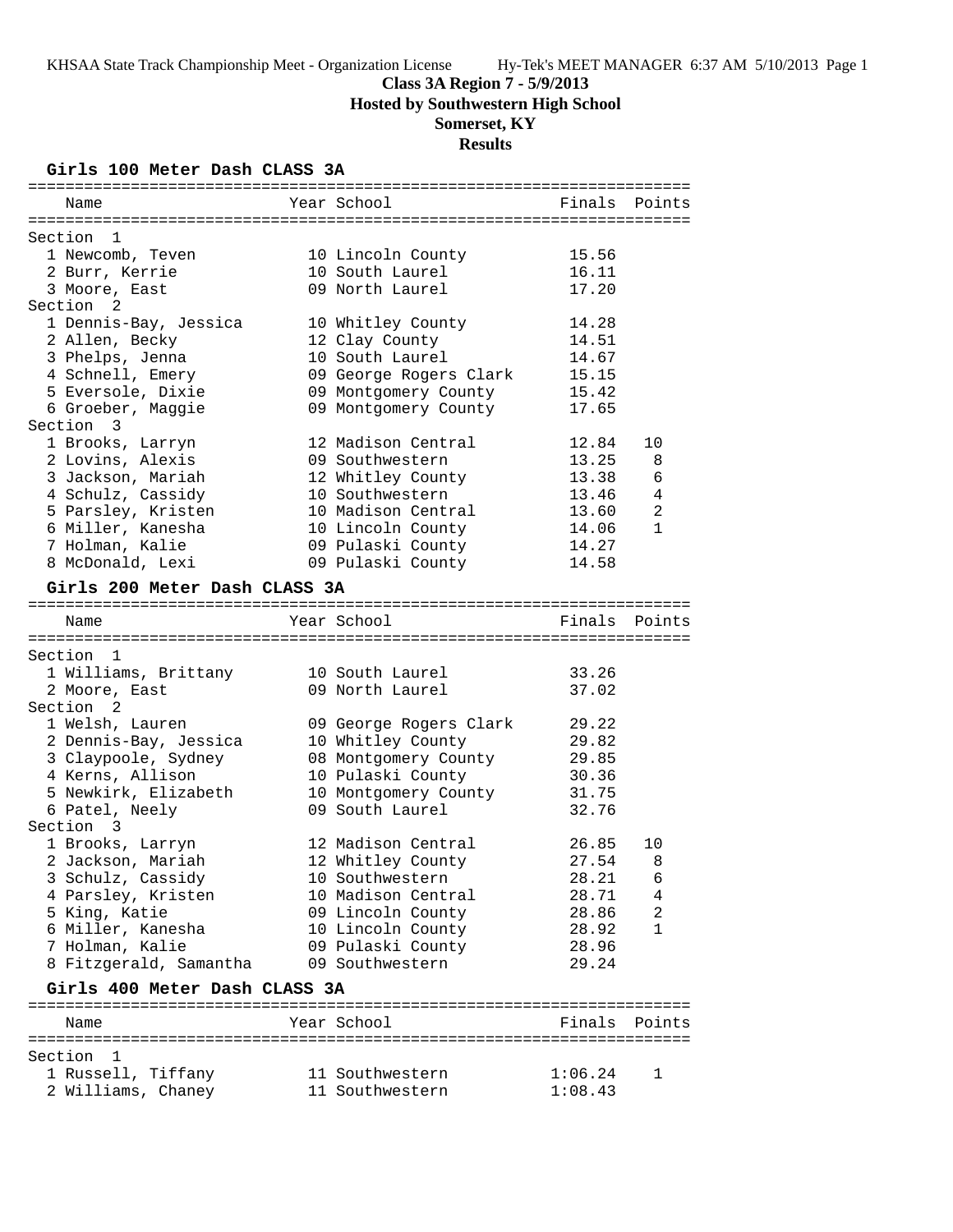**Class 3A Region 7 - 5/9/2013**

**Hosted by Southwestern High School**

## **Somerset, KY**

### **Results**

#### **....Girls 400 Meter Dash CLASS 3A**

| 3 Phelps, Jenna     | 10 South Laurel        | 1:11.56 |                |
|---------------------|------------------------|---------|----------------|
| 4 Cooper, Emma      | 10 Whitley County      | 1:14.65 |                |
| 5 Hedrick, Sierra   | 11 North Laurel        | 1:15.47 |                |
| Section 2           |                        |         |                |
| 1 King, Katie       | 09 Lincoln County      | 1:04.10 | 10             |
| 2 Bosley, Shadae    | 11 Madison Central     | 1:04.82 | - 8            |
| 3 Stevens, Allie    | 10 Pulaski County      | 1:04.91 | 6              |
| 4 Joyce, Logan      | 11 South Laurel        | 1:05.34 | 4              |
| 5 Wagers, Alexis    | 11 Madison Central     | 1:06.21 | $\overline{2}$ |
| 6 Welsh, Lauren     | 09 George Rogers Clark | 1:06.75 |                |
| 7 Holman, Kalie     | 09 Pulaski County      | 1:06.82 |                |
| 8 Claypoole, Sydney | 08 Montgomery County   | 1:07.45 |                |
|                     |                        |         |                |

#### **Girls 800 Meter Run CLASS 3A**

======================================================================= Name The Year School Team Points Points ======================================================================= Section 1 1 Kerber, Cora 12 George Rogers Clark 2:24.27 10 2 Sabino, Gabriella 12 Madison Central 2:24.44 8 3 Bunch, Alex 12 Lincoln County 2:26.21 6 4 Hyden, Alyssa 08 Pulaski County 2:30.51 4 5 Franklin, Sarah 12 Madison Central 2:36.82 2 6 Taulbee, Caitlin 10 Montgomery County 2:41.61 1 7 Ingram, Paige 12 Pulaski County 2:42.67 8 House, Holly 10 North Laurel 2:54.37 9 Clayton, Justice 11 Southwestern 2:56.01 10 Russell, Tiffany 11 Southwestern 2:57.01 11 Gaines, McKenzie 10 South Laurel 3:05.25 12 Mandviwala, Sarah 09 South Laurel 3:07.30

#### **Girls 1600 Meter Run CLASS 3A**

| Name                          |  | Year School            | Finals  | Points       |  |  |  |  |
|-------------------------------|--|------------------------|---------|--------------|--|--|--|--|
|                               |  |                        |         |              |  |  |  |  |
| 1 Hyden, Alyssa               |  | 08 Pulaski County      | 5:39.72 | 10           |  |  |  |  |
| 2 Gorley, Morgan              |  | 09 Lincoln County      | 5:43.15 | 8            |  |  |  |  |
| 3 Ingram, Paige               |  | 12 Pulaski County      | 5:44.35 | 6            |  |  |  |  |
| 4 Sabino, Gabriella           |  | 12 Madison Central     | 5:57.72 | 4            |  |  |  |  |
| 5 Hamilton, Alyssa            |  | 09 South Laurel        | 5:59.56 | 2            |  |  |  |  |
| 6 Godbey, Logan               |  | 09 Lincoln County      | 5:59.59 | $\mathbf{1}$ |  |  |  |  |
| 7 Taulbee, Caitlin            |  | 10 Montgomery County   | 6:00.18 |              |  |  |  |  |
| 8 Phelps, Ashley              |  | 09 Southwestern        | 6:08.15 |              |  |  |  |  |
| 9 Manning, Melanie            |  | 09 Madison Central     | 6:15.62 |              |  |  |  |  |
| 10 Beliveau, Laurence         |  | 11 South Laurel        | 6:22.83 |              |  |  |  |  |
| 11 Polchinski, Amy            |  | 11 George Rogers Clark | 6:28.37 |              |  |  |  |  |
| 12 Collier, Gabi              |  | 10 North Laurel        | 7:07.64 |              |  |  |  |  |
| 13 Mork, Emma                 |  | 08 George Rogers Clark | 7:17.26 |              |  |  |  |  |
| Girls 3200 Meter Run CLASS 3A |  |                        |         |              |  |  |  |  |

### ======================================================================= Name Tear School Tear School Finals Points ======================================================================= 1 Manning, Julia 09 Madison Central 12:34.81 10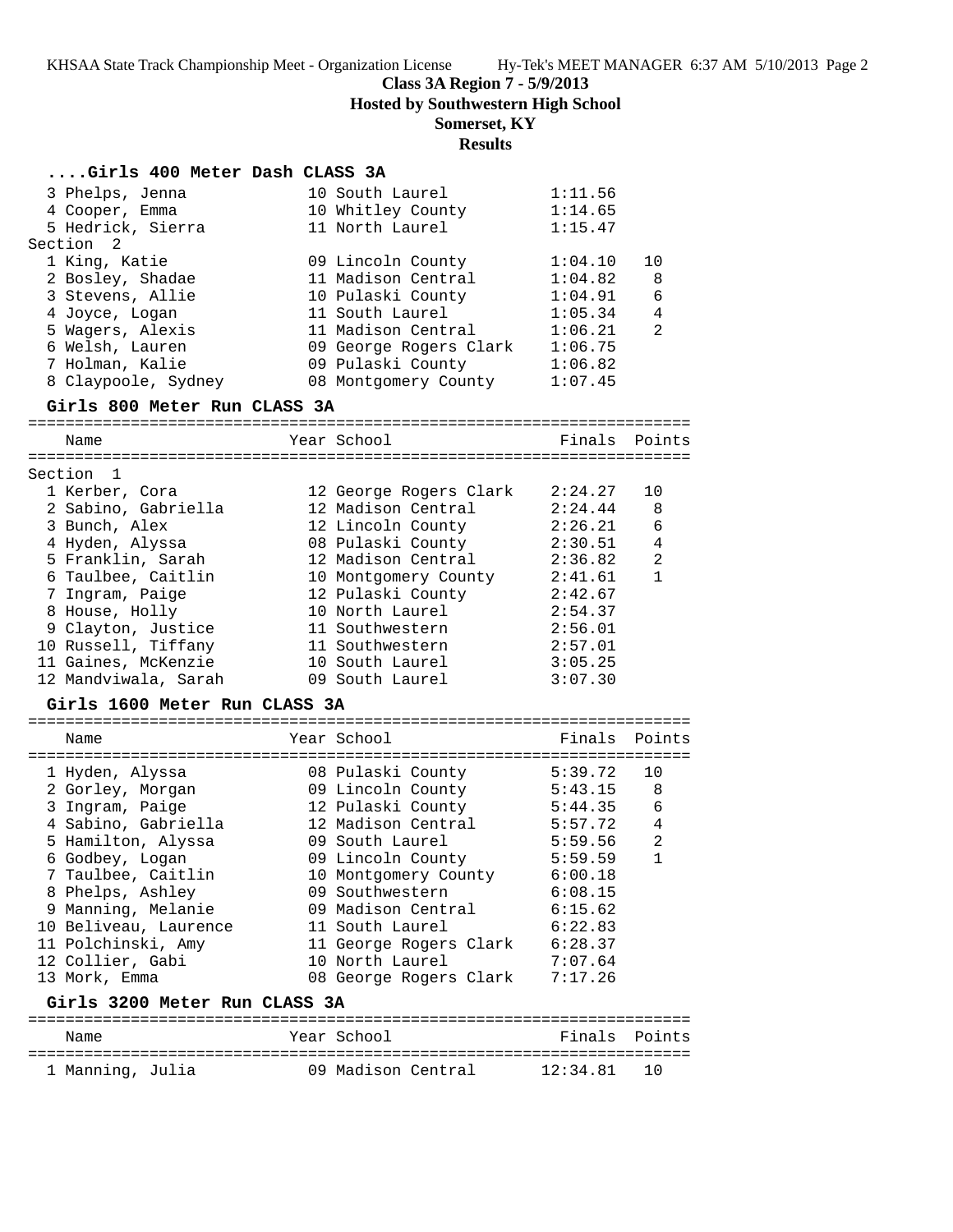**Class 3A Region 7 - 5/9/2013**

**Hosted by Southwestern High School**

# **Somerset, KY**

# **Results**

# **....Girls 3200 Meter Run CLASS 3A**

| 2 Ingram, Peyton   | 09 Pulaski County      | 13:01.39 | 8 |
|--------------------|------------------------|----------|---|
| 3 Hamilton, Alyssa | 09 South Laurel        | 13:19.94 | 6 |
| 4 Gapp, Lydia      | 10 George Rogers Clark | 13:26.46 | 4 |
| 5 Phelps, Ashley   | 09 Southwestern        | 13:34.58 | 2 |
| 6 Knox, Anna       | 11 Madison Central     | 13:38.29 |   |
| 7 Ruby, Raegan     | 11 Pulaski County      | 14:19.74 |   |
| 8 Crowder, Leanne  | 09 Southwestern        | 14:42.23 |   |
| 9 Gaunce, Alyssa   | 08 George Rogers Clark | 15:25.64 |   |
|                    |                        |          |   |

# **Girls 100 Meter Hurdles CLASS 3A**

|         | Name                             | Year School                          | Finals         | Points       |
|---------|----------------------------------|--------------------------------------|----------------|--------------|
|         | 1 Asher, Ariel<br>Section 2      | 12 North Laurel                      | 21.85          |              |
|         | 1 Conner, Alexis                 | 09 Madison Central                   | 16.60          | 10           |
|         | 2 Shkraba, Angelica              | 11 Montgomery County                 | 16.69          | 8            |
|         | 3 Moses, Edith                   | 10 Madison Central                   | 18.45          | 6            |
|         | 4 Crowder, Leanne                | 09 Southwestern                      | 19.75          | 4            |
|         | 5 Geittmann, Heidi               | 09 George Rogers Clark               | 21.00          | 2            |
|         | 6 Burdine, Taylor                | 08 Southwestern                      | 21.08          | $\mathbf{1}$ |
|         | 7 Ealy, Alisha                   | 10 Clay County                       | 21.40          |              |
|         | 8 Brock, Haley                   | 10 North Laurel                      | 21.46          |              |
|         | Girls 300 Meter Hurdles CLASS 3A |                                      |                |              |
|         | Name                             | Year School                          | Finals         | Points       |
|         |                                  |                                      |                |              |
|         | Section 1                        |                                      |                |              |
|         | 1 Crowder, Leanne                | 09 Southwestern                      | 59.32          | 2            |
|         | 2 Brown, Katalyn                 | 09 North Laurel                      | 1:03.17        |              |
|         | Section<br>2                     |                                      |                |              |
|         | 1 Conner, Alexis                 | 09 Madison Central                   | 47.52          | 10           |
|         | 2 Shkraba, Angelica              | 11 Montgomery County                 | 52.95          | 8            |
|         | 3 Allen, Becky                   | 12 Clay County<br>10 Madison Central | 56.13<br>57.18 | 6            |
|         | 4 Moses, Edith                   | 12 Southwestern                      | 59.44          | 4<br>1       |
|         | 5 Norris, Hannah                 | 10 North Laurel                      | 59.70          |              |
|         | 6 Brock, Haley<br>7 Ealy, Alisha | 10 Clay County                       | 1:00.51        |              |
|         | 8 Geittmann, Heidi               | 09 George Rogers Clark               | 1:02.37        |              |
|         | Girls 4x100 Meter Relay CLASS 3A |                                      |                |              |
|         |                                  |                                      |                |              |
|         | School                           |                                      | Finals         | Points       |
|         |                                  |                                      |                |              |
| Section | 1                                |                                      |                |              |
|         | 1 Montgomery County              |                                      | 1:09.95        |              |
|         | 1) Frazier, Alicia 10            | 2) Jenkins, Kaitlyn 09               |                |              |
|         | 3) Gulley, Abigail 10            | 4) Groeber, Maggie 09                |                |              |
|         | 5) Eversole, Dixie 09            | 6) Claypoole, Sydney 08              |                |              |
|         | 7) Highley, Brittany 11          | $8)$                                 |                |              |

# Section 2

| 1 Southwestern        |                            | 53.05 10 |  |
|-----------------------|----------------------------|----------|--|
| 1) Schulz, Cassidy 10 | 2) Fitzgerald, Samantha 09 |          |  |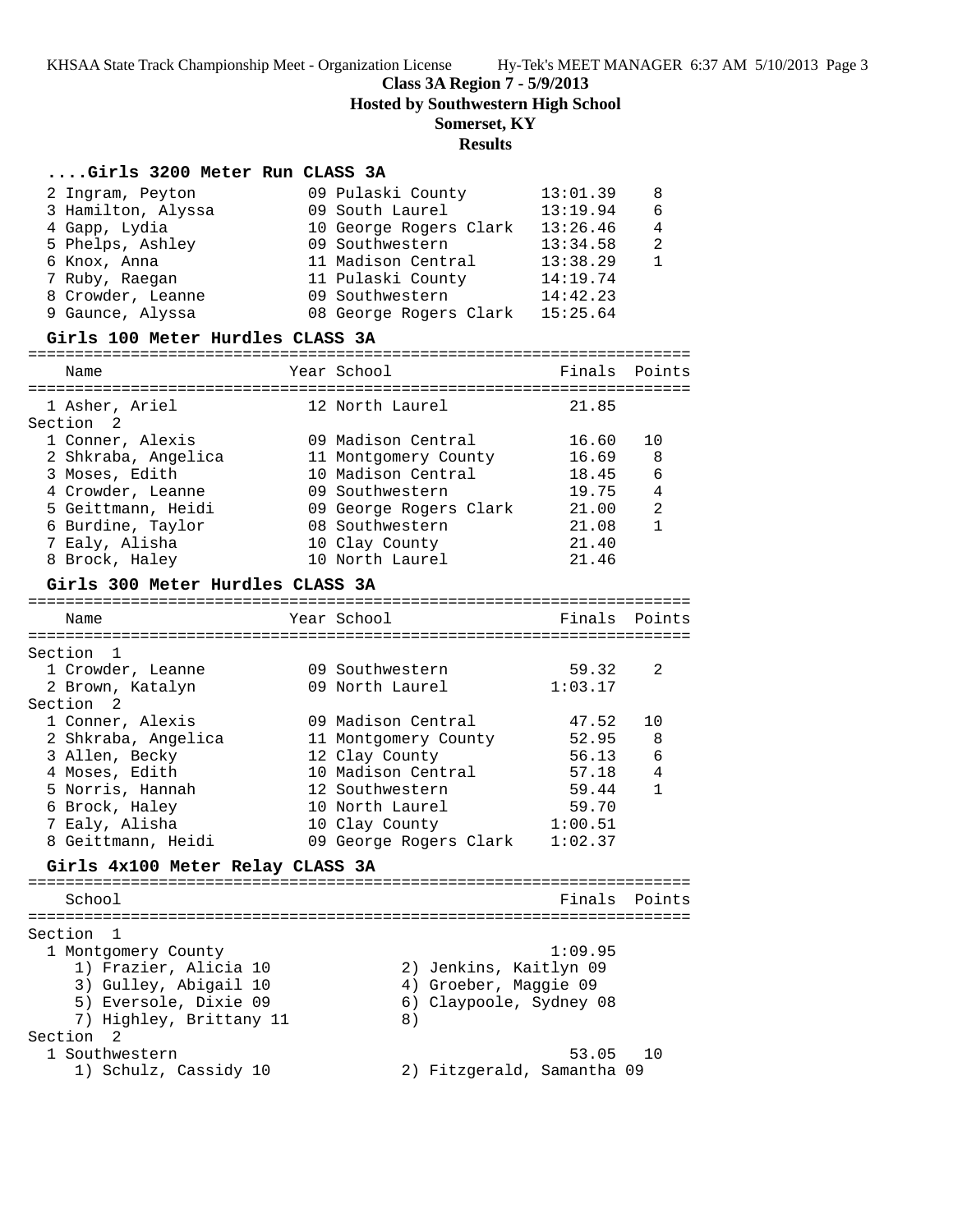### **Class 3A Region 7 - 5/9/2013**

**Hosted by Southwestern High School**

## **Somerset, KY**

#### **Results**

 3) Mounce, Jade 10 4) Lovins, Alexis 09 5) Clayton, Justice 11 6) Williams, Chaney 11 7) Russell, Tiffany 11  $\qquad \qquad 8)$  Norris, Hannah 12 2 Madison Central 53.47 8

**....Girls 4x100 Meter Relay CLASS 3A**

- 1) Estenson, Raychell 11 2) Fort, Lizzy 09 3) Moses, Edith 10 4) Parsley, Kristen 10
- 5) Brooks, Larryn 12 6) Deck, Emi 11 7) Lane, Riley 12 8) Hazelwood, Hannah 10
- 3 Whitley County 54.74 6 1) Beattie, Destiny 11 2) Dennis-Bay, Jessica 10 3) Jackson, Mariah 12 4) Siler, Leighanna 11 4 George Rogers Clark 58.43 4
- 1) Polchinski, Amy 11 2) Schnell, Emery 09 3) Skinner, Sandra 10 4) Geittmann, Heidi 09
- 5) Easterling, Abby 09 6)
- 5 Pulaski County 58.71 2
- 1) Kerns, Allison 10 2) McDonald, Lexi 09 3) Weaver, Jean 10 (4) Thomas, Brandi 12
- 5) Smith, Chelsea 10 6) Ruby, Raegan 11
	-
- 6 Lincoln County 59.45 1 1) Owens, Taelor 11 2) Smith, Landrea 09
- 3) Miller, Kanesha 10  $\hskip1cm 4$ ) Newcomb, Teven 10 5) 6) King, Katie 09
- 7 North Laurel 1:01.08 1) Brock, Haley 10 2) Napier, Morgan 09
- 3) House, Holly 10  $\hskip1cm$  4) Brown, Katalyn 09
- 5) Asher, Ariel 12 (6)
- 8 South Laurel 2012 1:04.91
- 1) Burr, Kerrie 10 2) Dugger, Shay 11
- 3) Bronnert, Kayla 10 4) Spencer, Brenna 09
- 5) Mandviwala, Sarah 09 6) Buck, Dominique 10
- 7) Patel, Neely 09 8) Fojtek, McKenna 09
- **Girls 4x200 Meter Relay CLASS 3A**

# ======================================================================= School **Finals** Points **Points**

======================================================================= Section 1

- 1 Madison Central 2008 1:48.05 10 1) Conner, Alexis 09 2) Parsley, Kristen 10 3) Stewart, Maryssa 11  $\hskip1cm \hskip 4.6 cm 4$ ) Brooks, Larryn 12 5) Lane, Riley 12 6) Fort, Lizzy 09 7) Estenson, Raychell 11 and 8) Moses, Edith 10 2 Southwestern 2008 and 2 Southwestern 2 Southwestern 2 Southwestern 2 Southwestern 2 Southwestern 2 Southwestern 2 Southwestern 2 Southwestern 2 Southwestern 2 Southwestern 2 Southwestern 2 Southwestern 2 Southwestern 2 S 1) Williams, Chaney 11 2) Mounce, Jade 10 3) Fitzgerald, Samantha 09 4) Lovins, Alexis 09 5) Norris, Hannah 12 (6) Odom, Catie 10 7) Burdine, Taylor 08 8) Clayton, Justice 11 3 Whitley County 1:58.51 6 1) Dennis-Bay, Jessica 10 2) Jackson, Mariah 12 3) Beattie, Destiny 11 4) Siler, Leighanna 11 4 Lincoln County 1:58.92 4 1) Miller, Kanesha 10 2) King, Katie 09 3) Smith, Landrea 09 4) Owens, Taelor 11
	-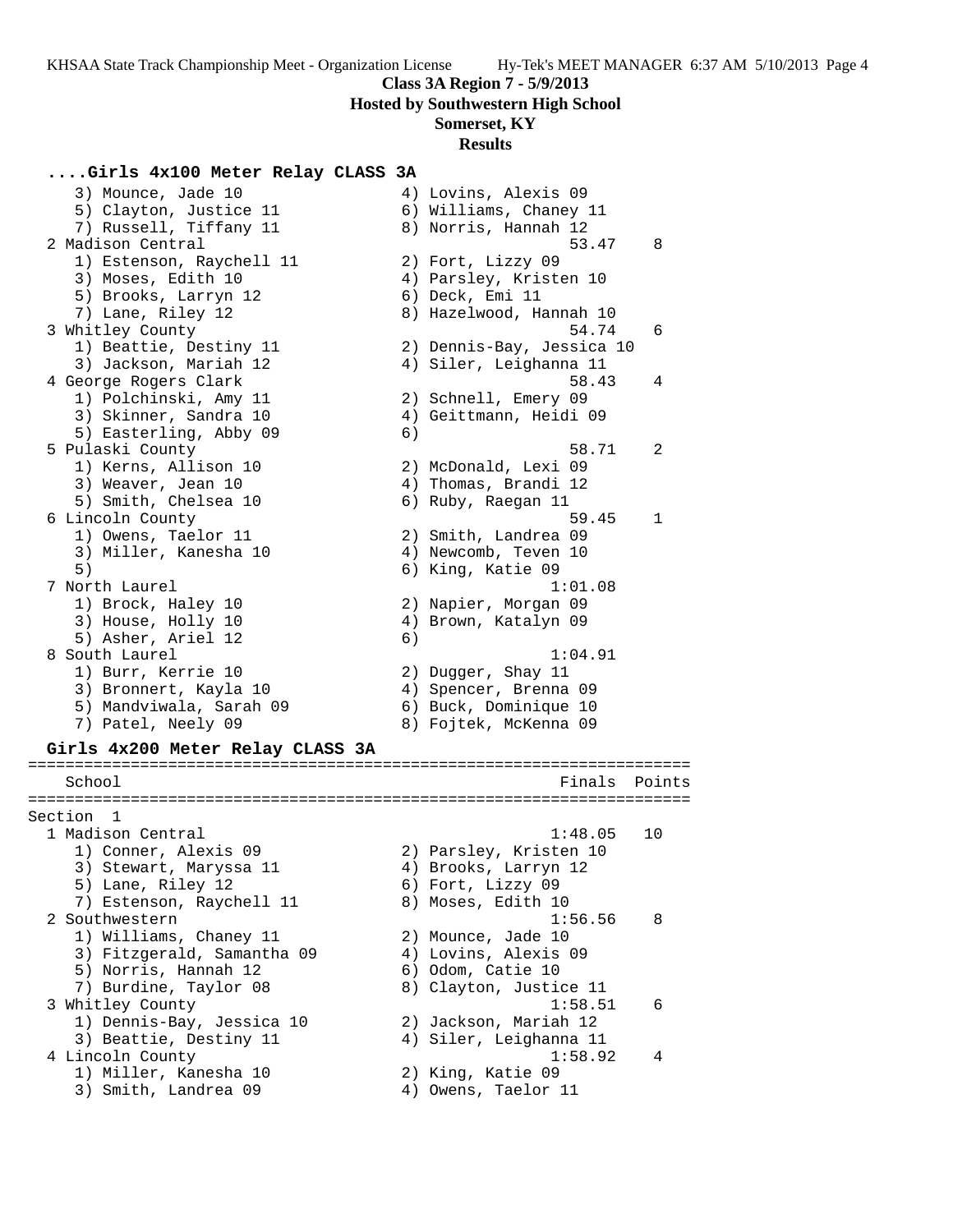**Class 3A Region 7 - 5/9/2013**

**Hosted by Southwestern High School**

### **Somerset, KY**

#### **Results**

#### **....Girls 4x200 Meter Relay CLASS 3A**

5) Newcomb, Teven 10 6) 5 Pulaski County 2:03.72 2 1) Kerns, Allison 10 2) Weaver, Jean 10 3) Thomas, Brandi 12 4) McDonald, Lexi 09 5) Smith, Chelsea 10 6) Ruby, Raegan 11 6 George Rogers Clark 2:05.17 1 1) Gaunce, Alyssa 08 2) Schnell, Emery 09 3) Geittmann, Heidi 09 4) Welsh, Lauren 09 5) Mork, Emma 08 6) Welch, Libby 11 7 South Laurel 2:07.23 1) Phelps, Jenna 10 2) Williams, Brittany 10 3) Bernhold, Joslyn 10 (4) Patel, Neely 09 5) Burr, Kerrie 10 6) Mandviwala, Sarah 09 7) Buck, Dominique 10 8)

### **Girls 4x400 Meter Relay CLASS 3A**

======================================================================= School **Finals** Points ======================================================================= 1 Madison Central 4:17.85 10 1) Conner, Alexis 09 2) Bosley, Shadae 11 3) Wagers, Alexis 11 (4) Lane, Riley 12 5) Franklin, Sarah 12 6) Sabino, Gabriella 12 7) Sabino, Ivanna 09 8) Stewart, Maryssa 11 2 Pulaski County 4:26.02 8 1) Hyden, Alyssa 08 2) Stevens, Allie 10 3) Ingram, Paige 12 4) Holman, Kalie 09 5) Weaver, Jean 10  $\qquad \qquad$  6) Thomas, Brandi 12 7) Ingram, Peyton 09 8) Ruby, Raegan 11 3 Southwestern 4:27.31 6 1) Russell, Tiffany 11 2) Williams, Chaney 11 3) Clayton, Justice 11 4) Schulz, Cassidy 10 5) Norris, Hannah 12 6) Lovins, Alexis 09 7) Fitzgerald, Samantha 09 8) Crowder, Leanne 09 4 George Rogers Clark 4:45.22 4 1) Welsh, Lauren 09 2) Kerber, Cora 12 3) Gapp, Lydia 10 4) Polchinski, Amy 11 5) Geittmann, Heidi 09 (6) 5 North Laurel 5:00.08 2 1) House, Holly 10 2) Asher, Ariel 12 3) Brown, Katalyn 09 4) Hedrick, Sierra 11 5) Collier, Gabi 10 6) 6 South Laurel 5:01.94 1 1) Buck, Dominique 10 2) Mandviwala, Sarah 09 3) Patel, Neely 09  $\hskip1cm \hskip1cm 4$ ) Joyce, Logan 11 5) Phelps, Jenna 10 6) Beliveau, Laurence 11 **Girls 4x800 Meter Relay CLASS 3A** ======================================================================= School **Finals** Points Points Points Points Points Points Points Points Points Points Points Points Points Points Points Points Points Points Points Points Points Points Points Points Points Points Points Points Points Poi ======================================================================= 1 Madison Central 10:09.49 10 1) Eckman, Kaitlin 12 2) Bosley, Shadae 11 3) Franklin, Sarah 12 4) Sabino, Gabriella 12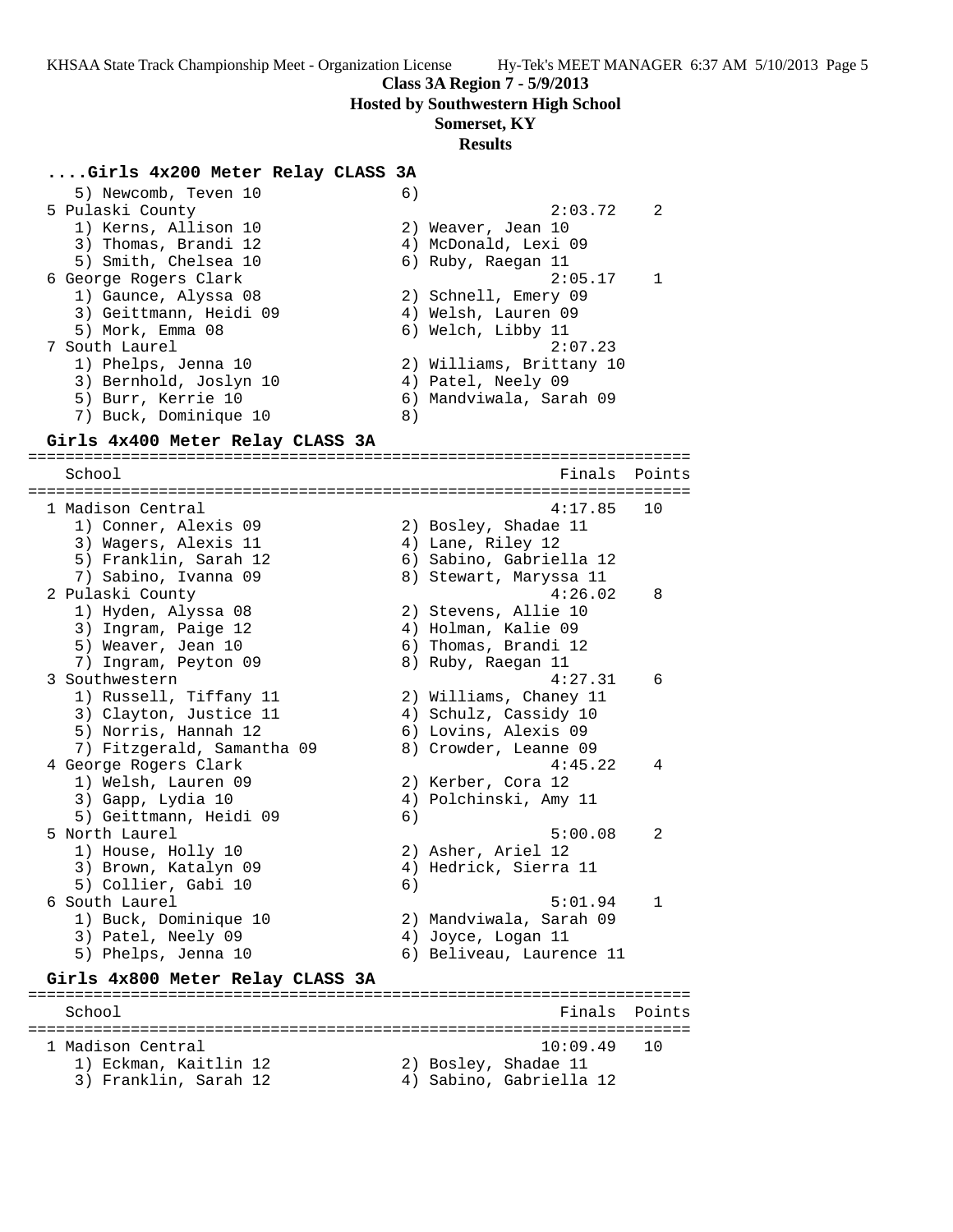# **Class 3A Region 7 - 5/9/2013**

**Hosted by Southwestern High School**

# **Somerset, KY**

#### **Results**

### **....Girls 4x800 Meter Relay CLASS 3A**

| 5) Knox, Anna 11         | 6) Manning, Julia 09   |
|--------------------------|------------------------|
| 7) Jones, Emily 09       | 8) Marshall, Anna 10   |
| 2 Pulaski County         | - 8<br>10:18.54        |
| 1) Hyden, Alyssa 08      | 2) Ingram, Paige 12    |
| 3) Stevens, Allie 10     | 4) Ingram, Peyton 09   |
| 5) Ruby, Raegan 11       | 6) Thomas, Brandi 12   |
| 7) Weaver, Jean 10       | 8)                     |
| 3 Southwestern           | 11:24.45<br>- 6        |
| 1) Clayton, Justice 11   | 2) Phelps, Ashley 09   |
| 3) Crowder, Leanne 09    | 4) Russell, Tiffany 11 |
| 5) Williams, Chaney 11   | 6) Norris, Hannah 12   |
| 4 South Laurel           | 12:05.52<br>4          |
| 1) Beliveau, Laurence 11 | 2) Buck, Dominique 10  |
| 3) Joyce, Logan 11       | 4) Sharp, Annie 08     |
| 5) Gaines, McKenzie 10   | 6) Hamilton, Alyssa 09 |
| 7) Mandviwala, Sarah 09  | 8)                     |
| 5 George Rogers Clark    | 13:03.27<br>2          |
| 1) Kerber, Cora 12       | 2) Gapp, Lydia 10      |
| 3) Gaunce, Alyssa 08     | 4) Polchinski, Amy 11  |
| 5) Mork, Emma 08         | 6) Welsh, Lauren 09    |
| 7) Wasson, Ashton 11     | 8) Wasson, Megan 11    |

#### **Boys 100 Meter Dash CLASS 3A**

=======================================================================  $Finals$  Point

| Name                                   | rear pchool                                     | r Tugts       | POINCS       |
|----------------------------------------|-------------------------------------------------|---------------|--------------|
| 1 Israel, Elijah                       | 11 George Rogers Clark                          | 13.13         |              |
| 2 Bridgman, Clark                      | 09 Lincoln County                               | 13.65         |              |
| Section <sub>2</sub>                   |                                                 |               |              |
| 1 Mills, Zach                          | 09 Whitley County                               | 12.22         |              |
| 2 Baker, Devon                         | 11 Southwestern                                 | 12.23         |              |
| 3 Vallance, Josh                       | 09 Clay County                                  | 12.51         |              |
| 4 Campisano, Logan                     | 11 Southwestern                                 | 12.75         |              |
| 5 Postelnick, Jordan                   | 10 Montgomery County                            | 12.86         |              |
| 6 Bronnert, Noah                       | 10 South Laurel                                 | 12.98         |              |
| 7 Paul, Jacob                          | 08 Whitley County                               | 13.14         |              |
| Section 3                              |                                                 |               |              |
| 1 Wooldridge, Alec                     | 12 Pulaski County                               | 11.65         | 10           |
| 2 O'Connor, Josh                       | 12 Pulaski County                               | 11.72         | 8            |
| 3 Guy, Daniel                          | 12 Madison Central                              | 11.73         | $\epsilon$   |
| 4 Shofner, Luke                        | 11 Lincoln County                               | 11.82         | 4            |
| 5 Hayes, Austin                        | 10 South Laurel                                 | 11.94         | 2            |
| 6 Crier, Korrion                       | 09 Madison Central                              | 11.95         | $\mathbf{1}$ |
| 7 Joseph, Austin                       | 10 Montgomery County                            | 11.96         |              |
| -- McFadden, Jake                      | 10 North Laurel                                 | FS            |              |
| Boys 200 Meter Dash CLASS 3A           |                                                 |               |              |
| Name                                   | ================================<br>Year School | Finals Points |              |
| :==========<br>======================= | ===================================             |               |              |
| Section<br>$\overline{1}$              |                                                 |               |              |
| 1 Parke, Daniel                        | 12 Madison Central                              | 24.69         | $\mathbf{1}$ |

 2 Lambdin, Andrew 09 South Laurel 26.14 3 Hamilton, Christian 10 Whitley County 26.27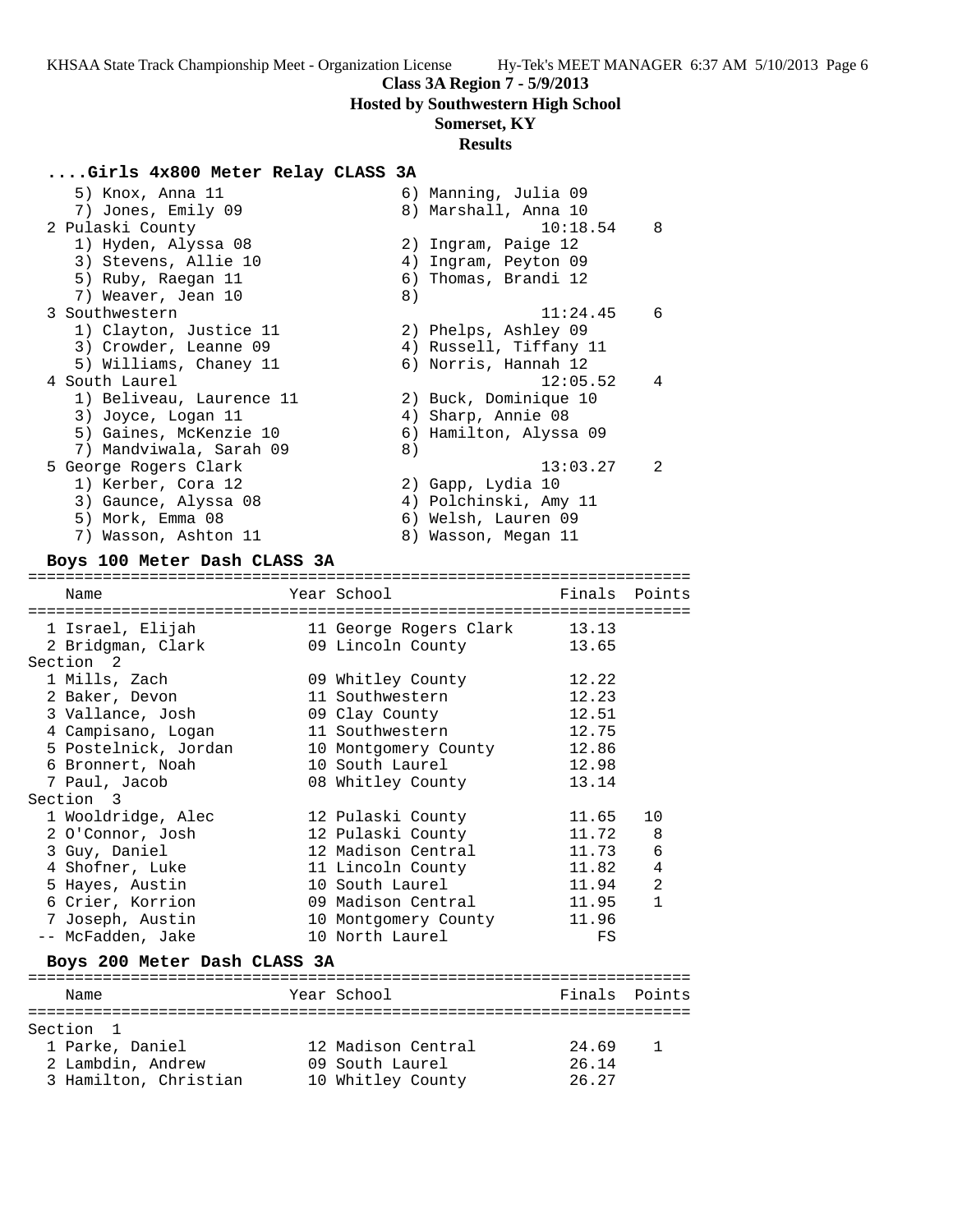# **Class 3A Region 7 - 5/9/2013**

**Hosted by Southwestern High School**

# **Somerset, KY**

# **Results**

# **....Boys 200 Meter Dash CLASS 3A**

| 4 Williams, Lawrence                   | 11 George Rogers Clark                                     | 26.86          |                |                      |  |
|----------------------------------------|------------------------------------------------------------|----------------|----------------|----------------------|--|
| Section<br>2                           |                                                            | 23.45          | 10             |                      |  |
| 1 Wooldridge, Alec<br>2 O'Connor, Josh | 12 Pulaski County                                          | 23.52          | 8              |                      |  |
| 3 Shofner, Luke                        | 12 Pulaski County<br>11 Lincoln County                     | 23.77          | 6              |                      |  |
| 4 Farris, Darian                       |                                                            |                | $\overline{4}$ |                      |  |
| 5 Botts, Aaron                         | 12 George Rogers Clark                                     | 24.43<br>24.62 | 2              |                      |  |
| 6 Hayes, Austin                        | 11 Montgomery County<br>10 South Laurel<br>10 South Laurel | 24.70          |                |                      |  |
| 7 Mills, Zach                          | 09 Whitley County 24.75                                    |                |                |                      |  |
| 8 Stringer, Caleb                      | 11 Southwestern                                            | 24.92          |                |                      |  |
|                                        |                                                            |                |                |                      |  |
| Boys 400 Meter Dash CLASS 3A           |                                                            |                |                |                      |  |
| Name                                   | Year School                                                | Finals Points  |                |                      |  |
| Section 1                              |                                                            |                |                |                      |  |
| 1 Butcher, Christopher                 | 10 South Laurel                                            | 1:00.62        |                |                      |  |
| 2 de la Pena, Evan                     | 10 North Laurel                                            | 1:01.25        |                |                      |  |
| 3 Murphy, Robert                       | 11 Montgomery County 1:06.04                               |                |                |                      |  |
| Section <sub>2</sub>                   |                                                            |                |                |                      |  |
| 1 Henderson, Blake                     | 11 Lincoln County                                          | 54.93          |                |                      |  |
| 2 Lyle, Demari                         | 10 George Rogers Clark 55.61                               |                |                |                      |  |
| 3 Butler, Jamme                        | 10 Southwestern                                            | 56.65          |                |                      |  |
| 4 Smith, Jordan                        | 11 Lincoln County                                          | 57.71<br>58.50 |                |                      |  |
| 5 Lambdin, Nathaniel                   | 09 South Laurel                                            |                |                |                      |  |
| 6 Goonawardena, Austin                 | 11 Whitley County 59.13                                    |                |                |                      |  |
| 7 Logan, Brent                         | 12 Whitley County 59.64                                    |                |                |                      |  |
| 8 Wise, Will                           | 11 Montgomery County 1:01.43                               |                |                |                      |  |
| Section 3                              |                                                            |                |                |                      |  |
| 1 Rowe, Kaleb                          | 11 Pulaski County                                          | 51.84          | 10             |                      |  |
| 2 Wooldridge, Alec                     | 12 Pulaski County                                          | 52.58          | 8              |                      |  |
| 3 Hatchett, Cameron                    | 12 Madison Central                                         | 53.03          | 6              |                      |  |
| 4 Burchett, Logan                      | 10 George Rogers Clark 53.55                               |                | 4              |                      |  |
| 5 Parke, Daniel                        | 12 Madison Central                                         | 54.54          | $\overline{2}$ |                      |  |
| 6 Byrd, Dakota                         | 10 Clay County                                             | 54.68          | $\mathbf{1}$   |                      |  |
| 7 Vallance, Josh                       | 09 Clay County                                             | 54.88          |                |                      |  |
| -- English, Cory                       | 10 Southwestern                                            | DQ             |                | ran inside lane whol |  |
| Boys 800 Meter Run CLASS 3A            |                                                            |                |                |                      |  |
| Name                                   | Year School States School                                  | Finals Points  |                |                      |  |
| Section 1                              |                                                            |                |                |                      |  |
| 1 Goldson, Jimmy                       | 11 Pulaski County                                          | 1:59.64        | 10             |                      |  |
| 2 Crawford, Matthew                    | 10 Pulaski County                                          | 2:02.92        | 8              |                      |  |
| 3 Sexton, Griffin                      | 09 Madison Central                                         | 2:06.99        | 6              |                      |  |
| 4 Gorley, Jacob                        | 12 Lincoln County                                          | 2:09.51        | 4              |                      |  |
| 5 Snyder, Maxwell                      | 12 Madison Central                                         | 2:09.77        | $\overline{a}$ |                      |  |
| 6 Fuson, Gabe                          | 09 South Laurel                                            | 2:12.19        | $\mathbf{1}$   |                      |  |
| 7 Richards, Austim                     | 09 George Rogers Clark                                     | 2:12.43        |                |                      |  |
| 8 Bowling, Clay                        | 12 Clay County                                             | 2:13.25        |                |                      |  |
| 9 Brainard, Spencer                    | 10 Southwestern                                            | 2:13.93        |                |                      |  |
| 10 Petrey, Ben                         | 11 George Rogers Clark                                     | 2:14.34        |                |                      |  |
| 11 Mitre, Emilio                       | 12 Montgomery County                                       | 2:20.72        |                |                      |  |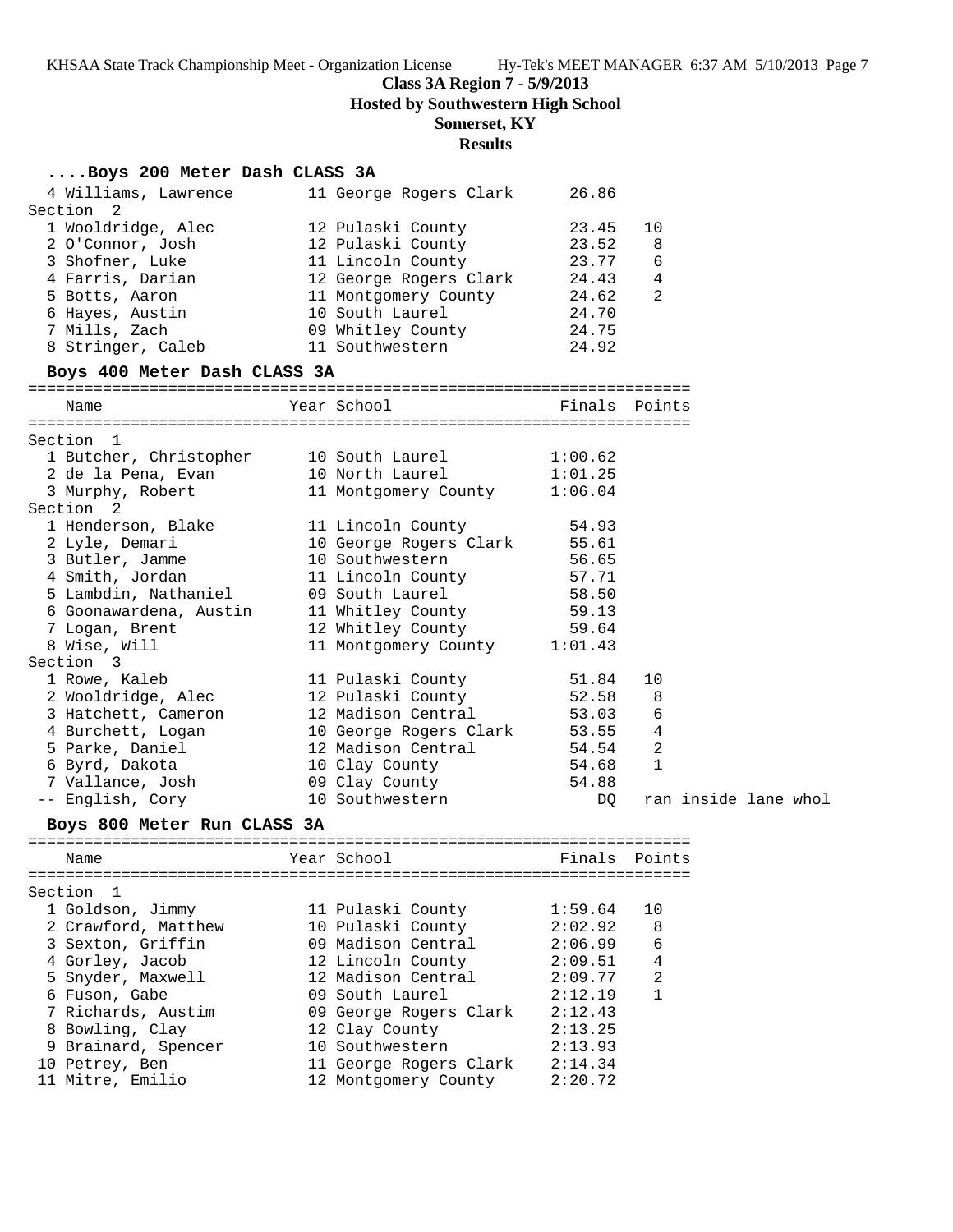# **Class 3A Region 7 - 5/9/2013**

**Hosted by Southwestern High School**

### **Somerset, KY**

### **Results**

#### **....Boys 800 Meter Run CLASS 3A**

| 12 Hoskins, Tanner   | 08 South Laurel      | 2:27.25 |
|----------------------|----------------------|---------|
| 13 Combs, Jesse      | 12 Clay County       | 2:29.84 |
| 14 Espinoza, Eduardo | 10 Montgomery County | 2:33.86 |
| 15 Watson, John      | 09 Whitley County    | 2:52.33 |
| 16 Benge, Winston    | 07 North Laurel      | 2:54.43 |

#### **Boys 1600 Meter Run CLASS 3A**

| Name                                                   | Year School in the School and the School and School | Finals Points |              |  |  |  |                      |
|--------------------------------------------------------|-----------------------------------------------------|---------------|--------------|--|--|--|----------------------|
| 1 Blevins, Mason                                       | 11 Pulaski County (1:29.80 10                       |               |              |  |  |  |                      |
| 2 Carlson, Brian                                       | 10 Lincoln County 4:31.74                           |               | 8            |  |  |  |                      |
| 3 Fields, Brennan                   09 Madison Central |                                                     | 4:35.89       | 6            |  |  |  |                      |
| 4 Carrington, Jordan                                   | 10 Southwestern                                     | 4:51.02       | 4            |  |  |  |                      |
| 5 Burchell, Garrison                                   | 12 North Laurel                                     | 4:53.55       | 2            |  |  |  |                      |
| 6 Stevens, Morgan                                      | 11 Pulaski County 5:02.14                           |               | $\mathbf{1}$ |  |  |  |                      |
| 7 Owens, Corey                                         | 12 Southwestern 5:03.29                             |               |              |  |  |  |                      |
| 8 Brookshire, Grayson                                  | 11 George Rogers Clark                              | 5:04.06       |              |  |  |  |                      |
| 9 Stivers, Robert                                      | 08 Clay County 5:04.40                              |               |              |  |  |  |                      |
| 10 Petrey, Ben                                         | 11 George Rogers Clark                              | 5:05.69       |              |  |  |  |                      |
| 11 Hacker, Tanner                                      | 11 Clay County                                      | 5:14.65       |              |  |  |  |                      |
| 12 Mitre, Emilio                                       | 12 Montgomery County                                | 5:15.68       |              |  |  |  |                      |
| 13 Hampton, Jonathan                                   | 09 South Laurel $5:17.66$                           |               |              |  |  |  |                      |
| 14 Phelps, Justin                                      | 12 South Laurel 5:18.66                             |               |              |  |  |  |                      |
| 15 Espinoza, Eduardo                                   | 10 Montgomery County 5:44.39                        |               |              |  |  |  |                      |
| 16 Jones, Brandt                                       | 07 Whitley County 6:20.29                           |               |              |  |  |  |                      |
| -- Crump, Mason                                        | 11 Madison Central                                  | DO            |              |  |  |  | 4 steps on inside la |

# **Boys 3200 Meter Run CLASS 3A**

======================================================================= Name Year School ======================================================================= 1 Blevins, Mason 11 Pulaski County 9:54.15 10 2 Fields, Brennan 09 Madison Central 10:05.07 8 3 Carlson, Brian 10 Lincoln County 10:08.07 6 4 Crump, Mason 11 Madison Central 10:32.93 4 5 Owens, Corey 12 Southwestern 10:42.37 2 6 Perkins, Brennan 08 Pulaski County 10:44.47 1 7 Burchell, Garrison 12 North Laurel 10:48.97 8 Carrington, Jordan 10 Southwestern 11:16.81 9 Hacker, Tanner 11 Clay County 11:30.58 10 Bailey, Brandon 12 George Rogers Clark 11:33.77 11 McGuire, Ryan 11 Montgomery County 11:37.68 12 Poston, Daniel 09 South Laurel 12:18.29 13 Jackson, Connor 10 Montgomery County 12:51.48 14 Jones, Brandt 07 Whitley County 13:39.53 15 Farrell, Tyler 07 Clay County 14:21.33

## **Boys 110 Meter Hurdles CLASS 3A**

| Name              | Year School |                        | Finals Points |  |
|-------------------|-------------|------------------------|---------------|--|
| 1 Dent, Nate      |             | 11 George Rogers Clark | 19 KD         |  |
| 2 Bechard, Travis |             | 09 Pulaski County      | 20.30         |  |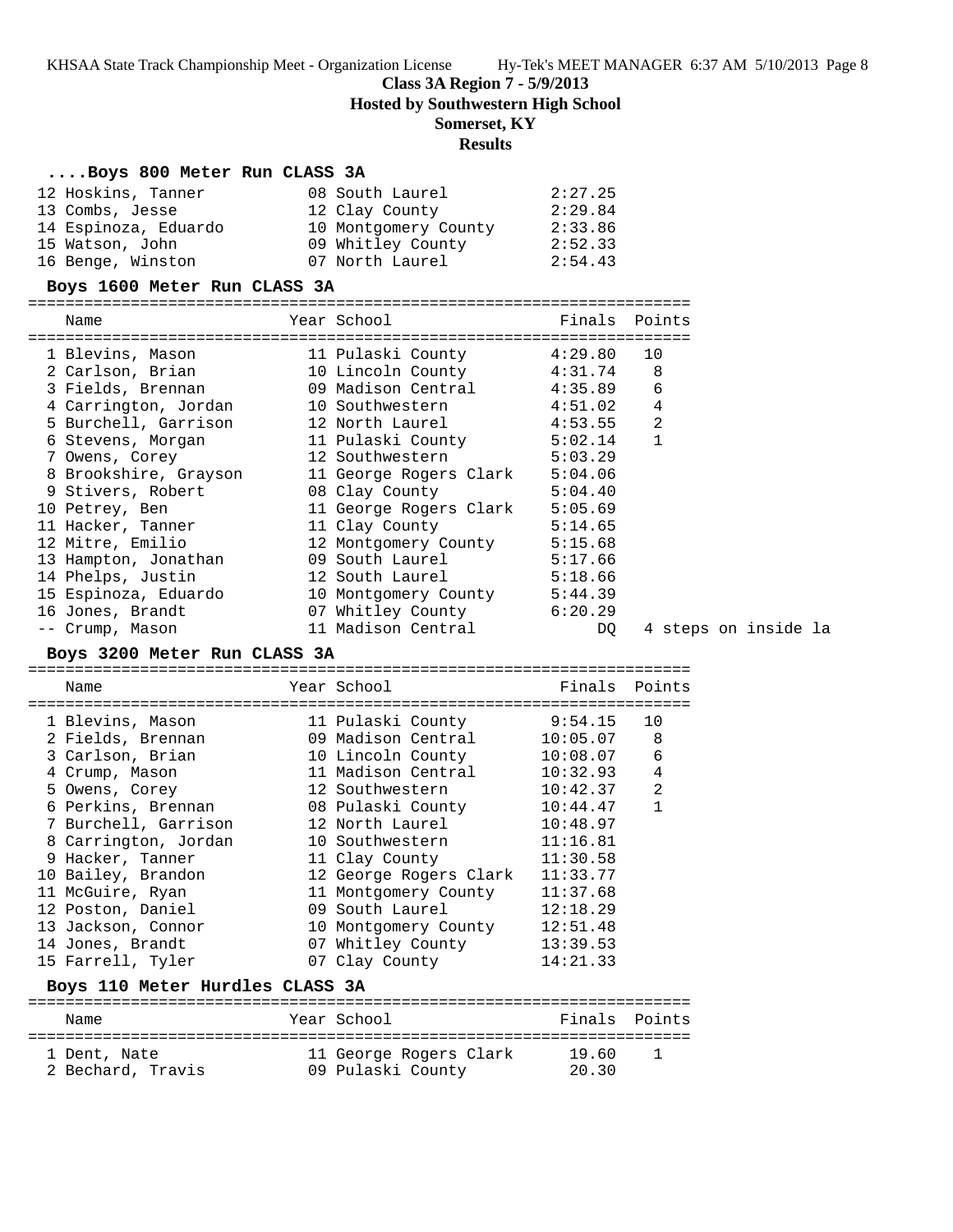**Class 3A Region 7 - 5/9/2013**

**Hosted by Southwestern High School**

# **Somerset, KY**

# **Results**

# **....Boys 110 Meter Hurdles CLASS 3A**

| -- Root, Micheal<br>Section 2   | 11 Clay County               | DQ.           |                | ran wrong heat |  |
|---------------------------------|------------------------------|---------------|----------------|----------------|--|
| 1 Stallion, Quinton             | 10 Southwestern              | 16.65         | 10             |                |  |
| 2 Hudson, Jake                  | 11 Pulaski County            | 16.76         | 8              |                |  |
| 3 Kurzeika, Brian               | 12 Whitley County            | 17.57         | 6              |                |  |
| 4 Melton, Thomas                | 10 North Laurel              | 18.40         | 4              |                |  |
| 5 Jones, Isaiah                 | 09 Southwestern              | 19.08         | 2              |                |  |
| 6 Burris, Brandon               | 11 George Rogers Clark       | 20.12         |                |                |  |
| 7 Knutson, Levi                 | 10 Madison Central           | 21.15         |                |                |  |
| Boys 300 Meter Hurdles CLASS 3A |                              |               |                |                |  |
| Name                            | Year School                  | Finals Points |                |                |  |
|                                 |                              |               |                |                |  |
| Section 1                       |                              |               |                |                |  |
| 1 Root, Micheal                 | 11 Clay County               | 47.36         |                |                |  |
| 2 Williams, Johan               | 09 Madison Central           | 47.68         |                |                |  |
| 3 Causey, Stephen               | 12 North Laurel              | 48.78         |                |                |  |
| 4 Dent, Nate                    | 11 George Rogers Clark 49.20 |               |                |                |  |
| 5 Spencer, Jacob                | 09 Montgomery County         | 51.89         |                |                |  |
| 6 Danis, Isaiah                 | 09 Montgomery County         | 55.84         |                |                |  |
| Section <sub>2</sub>            |                              |               |                |                |  |
| 1 Knutson, Levi                 | 10 Madison Central           | 42.97         | 10             |                |  |
| 2 Kurzeika, Brian               | 12 Whitley County            | 43.01         | 8              |                |  |
| 3 Stallion, Quinton             | 10 Southwestern              | 43.31         | 6              |                |  |
| 4 Hudson, Jake                  | 11 Pulaski County            | 43.67 4       |                |                |  |
| 5 Burris, Brandon               | 11 George Rogers Clark 44.86 |               | $\overline{c}$ |                |  |
| 6 Bechard, Travis               | 09 Pulaski County            | 45.35         | $\mathbf{1}$   |                |  |
| 7 Jones, Isaiah                 | 09 Southwestern              | 47.08         |                |                |  |
| 8 Melton, Thomas                | 10 North Laurel              | 47.63         |                |                |  |
| Boys 4x100 Meter Relay CLASS 3A |                              |               |                |                |  |
| School                          |                              | Finals Points |                |                |  |
| Section 1                       |                              |               |                |                |  |
| 1 Clay County                   |                              | 56.43         |                |                |  |
| 1) Boley, Jarred 07             | 2) Cheek, Keaton 09          |               |                |                |  |
| 3) Allen, Jacob 08              | 4) Jones, Cody 11            |               |                |                |  |
| Section 2                       |                              |               |                |                |  |
| 1 Madison Central               |                              | 45.22         | 10             |                |  |
| 1) Ellis, Malcom 10             | 2) Knutson, Levi 10          |               |                |                |  |
| 3) Crier, Korrion 09            | 4) Bosley, Kenjah 12         |               |                |                |  |
| 5) Guy, Daniel 12               | 6) Williams, Johan 09        |               |                |                |  |
| 7) Rosaldo, Luis 11             | 8) Parke, Daniel 12          |               |                |                |  |
| 2 Pulaski County                |                              | 45.40         | 8              |                |  |
| 1) Flatt, Aaron 11              | 2) Gholson, Thomas 11        |               |                |                |  |
| 3) Hudson, Jake 11              | 4) O'Connor, Josh 12         |               |                |                |  |
| 5) Holman, Christian 09         | 6) Bechard, Travis 09        |               |                |                |  |
| 7) Gregory, George 09           | 8) Pollard, Ryan 09          |               |                |                |  |
| 3 Montgomery County             |                              | 45.50         | 6              |                |  |
| 1) Joseph, Austin 10            | 2) Wise, Will 11             |               |                |                |  |
| 3) Botts, Aaron 11              | 4) Murphy, Robert 11         |               |                |                |  |
| 5) Postelnick, Jordan 10        | 6) Grodl, Lukas 12           |               |                |                |  |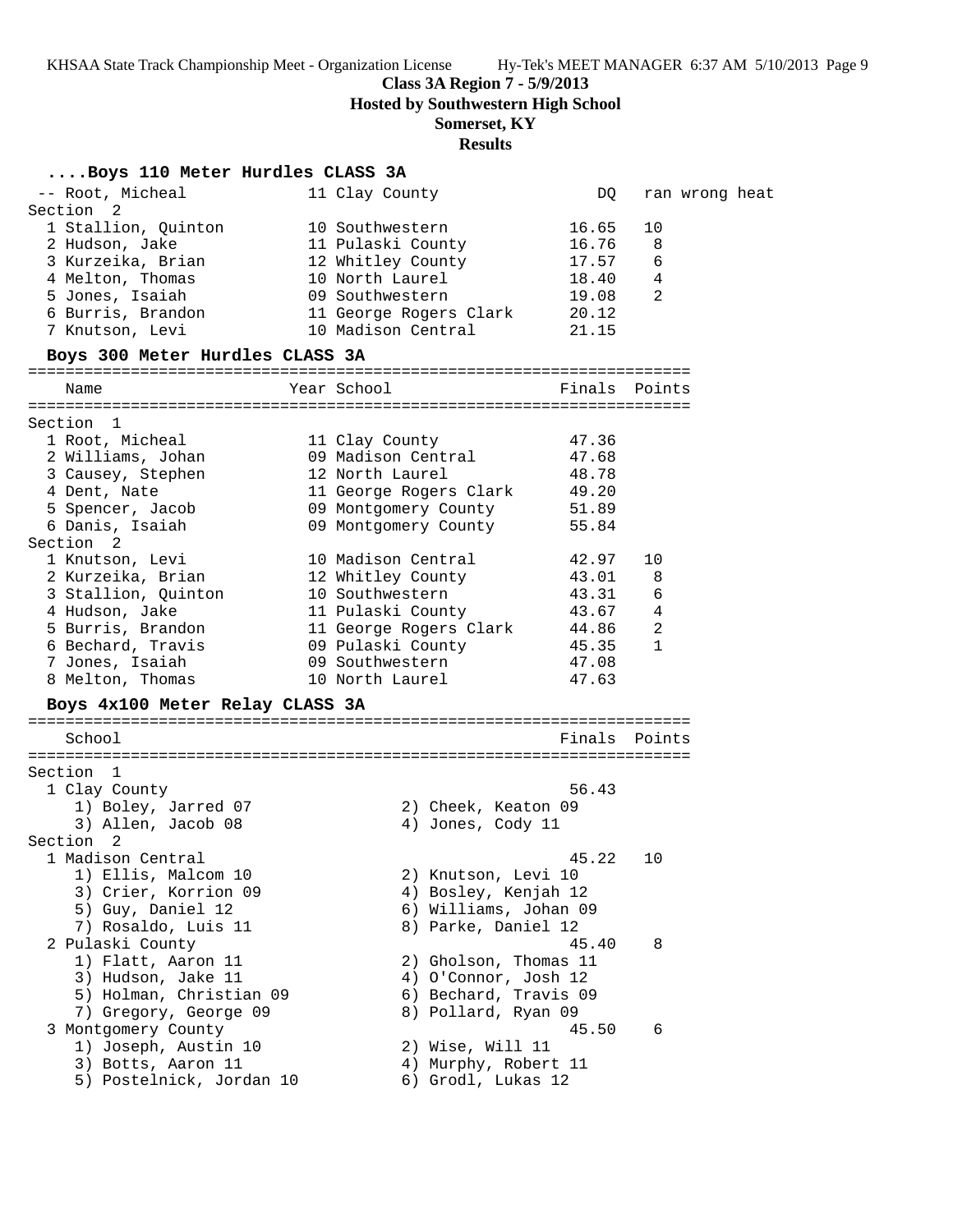### **Class 3A Region 7 - 5/9/2013**

**Hosted by Southwestern High School**

### **Somerset, KY**

#### **Results**

# **....Boys 4x100 Meter Relay CLASS 3A**

 4 Whitley County 48.18 4 1) Ysidro, Austin 10 2) Paul, Jacob 08 3) Singleton, John 09 4) Mills, Zach 09 5) Sears, Tyler 12 (6) 5 Southwestern 48.57 2 1) Baker, Devon 11 2) Wright, Morgan 10 3) Campisano, Logan 11 4) Floyd, Dustin 09 5) Coggins, Zack 09 (6) 6 George Rogers Clark 49.67 1 1) Williams, Lawrence 11 2) Schochler, Chris 10 3) Farris, Darian 12 (4) Dixon, John 10 5) Farris, Elijah 10 6) Willhite, Shawn 09 7) Dieck, Aaron 09 8) Israel, Elijah 11 7 South Laurel 62.16 1) Lambdin, Andrew 09 2) DeRose, Patrick 12 3) Frost, Logan 10 4) Bronnert, Noah 10 5) Phelps, Austin 12 6) Butcher, Christopher 10 8 North Laurel **68 North Laurel** 69 North 1980 and 1980 and 1980 and 1980 and 1980 and 1980 and 1980 and 1980 and 1980 and 1980 and 1980 and 1980 and 1980 and 1980 and 1980 and 1980 and 1980 and 1980 and 1980 and 1980 and 1) Calloway, Isaiah 09 2) Orr, Daniel 09 3) Riddle, Ben 10 (4) Benge, Winston 07 **Boys 4x200 Meter Relay CLASS 3A** ======================================================================= School **Finals Points** ======================================================================= Section 1 1 North Laurel 1:58.68 1) Benge, Winston 07 (2) Orr, Daniel 09 3) Riddle, Ben 10 4) Calloway, Isaiah 09 Section 2 1 Pulaski County 1:33.88 10 1) O'Connor, Josh 12 2) Hudson, Jake 11 3) Flatt, Aaron 11 4) Gholson, Thomas 11 5) Gregory, George 09 6) Holman, Christian 09 7) Johnson, Jake 08 8) Bechard, Travis 09 2 Madison Central 2 (1:35.13 8) 1) Parke, Daniel 12 2) Knutson, Levi 10 3) Williams, Johan 09  $\hskip1cm \hskip 1cm 4)$  Crier, Korrion 09 5) Guy, Daniel 12 6) Bosley, Kenjah 12 7) Ellis, Malcom 10 (8) Rosaldo, Luis 11 3 George Rogers Clark 1:39.55 6 1) Williams, Lawrence 11 2) Dixon, John 10 3) Farris, Darian 12 4) Schochler, Chris 10 5) Norris, Aaron 10 6) Willhite, Shawn 09 7) Farris, Elijah 10 8) Robertson, Shamar 09 4 Whitley County 1:41.44 4 1) Singleton, John 09 2) Ysidro, Austin 10 3) Mills, Zach 09 (4) Paul, Jacob 08 5) Sears, Tyler 12 (6) 5 Montgomery County 1:43.15 2 1) Botts, Aaron 11 2) Murphy, Robert 11 3) Wise, Will 11 4) Wade, Jordan 10 5) Postelnick, Jordan 10 (6) Shelley, BJ 11 6 South Laurel 1:43.80 1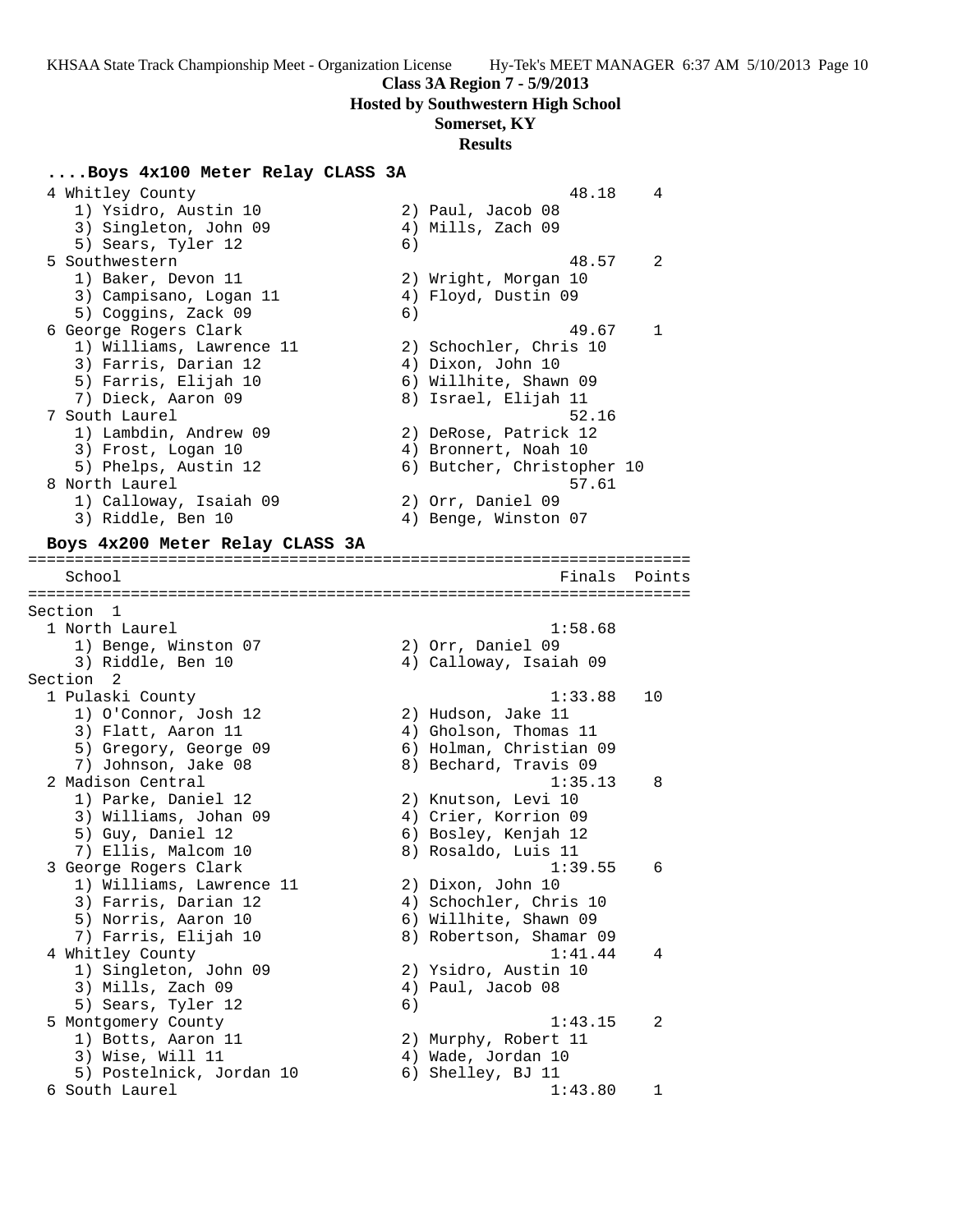### **Class 3A Region 7 - 5/9/2013**

**Hosted by Southwestern High School**

# **Somerset, KY**

**Results**

**....Boys 4x200 Meter Relay CLASS 3A** 1) Lambdin, Nathaniel 09 2) Lambdin, Andrew 09 3) Butcher, Christopher 10 4) Hayes, Austin 10 5) Phelps, Austin 12 (6) Bronnert, Noah 10 7 Southwestern 1:44.71 1) Baker, Devon 11 2) Floyd, Dustin 09 3) Wright, Morgan 10  $\hskip1cm$  4) Stringer, Caleb 11 5) Coggins, Zack 09 (6) 8 Clay County 2:09.01 1) Boley, Jarred 07 2) Cheek, Keaton 09 3) Dezarn, Kendric 07 (4) Allen, Jacob 08 **Boys 4x400 Meter Relay CLASS 3A** ======================================================================= School Finals Points ======================================================================= Section 1 1 Montgomery County 4:21.68 1) Roland, Zach 11 2) Pence, Colton 11 3) Charles, Jacob 10 (4) Murphy, Robert 11 5) Postelnick, Jordan 10 6) Germana, Paul 09 7) Spencer, Jacob 09 8) Section 2<br>1 Pulaski County 1 Pulaski County 3:27.08 10 1) Wooldridge, Alec 12 2) Goldson, Jimmy 11 3) Hyden, Austin 11 (4) Rowe, Kaleb 11 5) O'Connor, Josh 12 6) Holman, Christian 09 7) Crawford, Matthew 10 8) Blevins, Mason 11 2 Madison Central 3:39.80 8 1) Jarvis, Zach 12 2) Hatchett, Cameron 12 3) Parke, Daniel 12 4) Crier, Korrion 09 5) Rosaldo, Luis 11 6) Sexton, Griffin 09 7) Snyder, Maxwell 12 8) Ikard, Cameron 09 3 George Rogers Clark 3:39.83 6 1) Burchett, Logan 10 2) Brookshire, Grayson 11 3) Busby, Thomas 11 4) Burris, Brandon 11 5) Willhite, Shawn 09 6) Dixon, John 10 7) Lyle, Demari 10 8) Richards, Austim 09 4 Clay County 3:42.62 4 1) Bowling, Clay 12 2) Vallance, Josh 09 3) Stivers, Robert 08 (4) Byrd, Dakota 10 5 North Laurel 3:47.99 2 1) McFadden, Jake 10 2) Barnes, Ben 11 3) Causey, Stephen 12 4) Melton, Thomas 10 5) Calloway, Isaiah 09 6) de la Pena, Evan 10 6 Southwestern 3:48.90 1 1) English, Cory 10 2) Butler, Jamme 10 3) Stringer, Caleb 11 4) Hansford, Nathan 11 5) Coggins, Zack 09 (6) 7 Whitley County 3:51.47 1) Goonawardena, Austin 11 2) Singleton, John 09 3) Kurzeika, Brian 12 4) Hamilton, Christian 10 8 South Laurel 4:00.81 1) Lambdin, Nathaniel 09 2) Phelps, Justin 12 3) Lambdin, Andrew 09 4) Butcher, Christopher 10